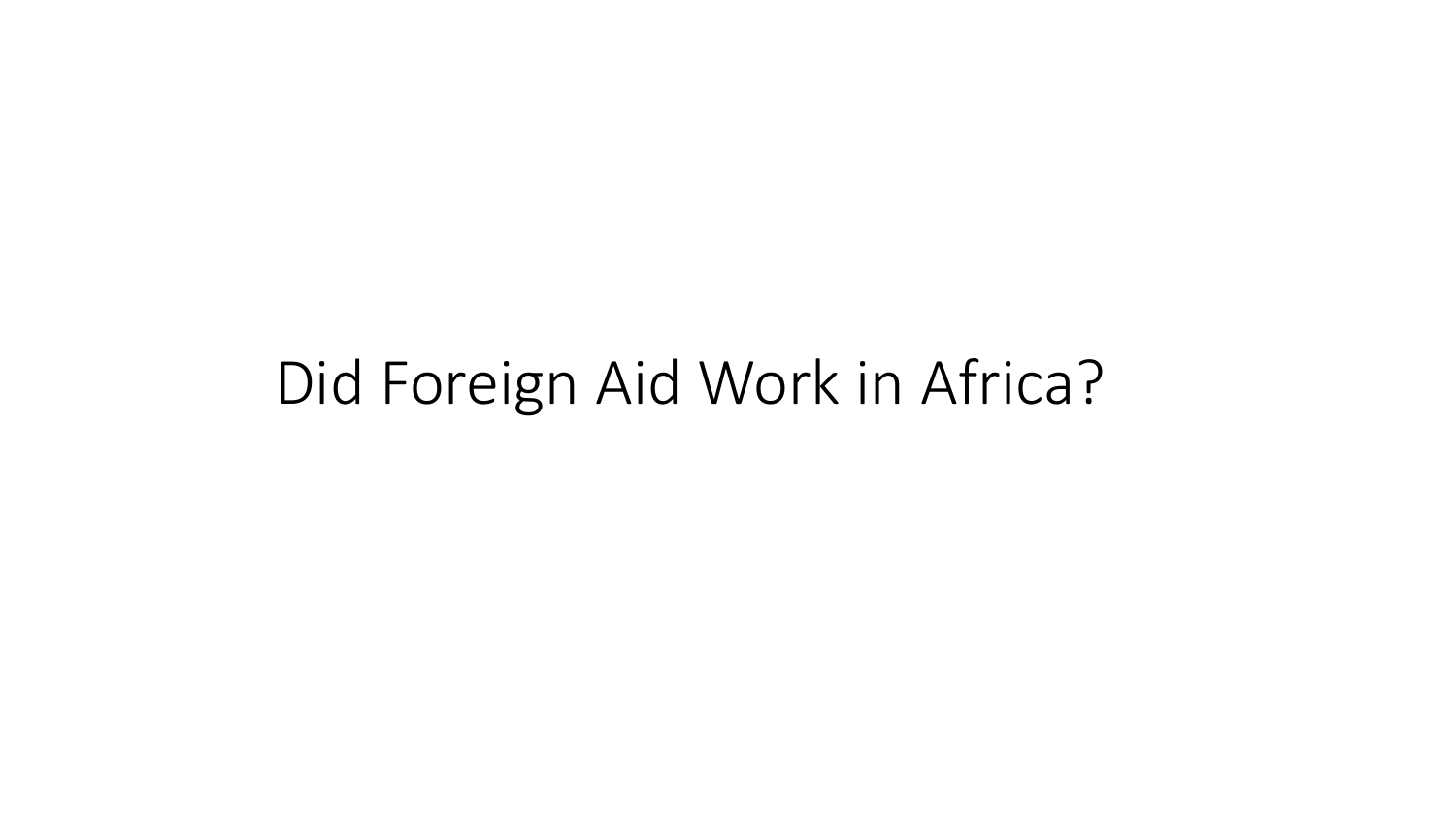# The Legend of the Big Push

- Countries were in a Poverty Trap
- Could not escape without foreign aid
- The Big Push of aid would cause countries to escape the Poverty Trap
- Assumptions:
	- Aid goes into Investment
	- Higher Investment causes Higher Growth Escape from Poverty Trap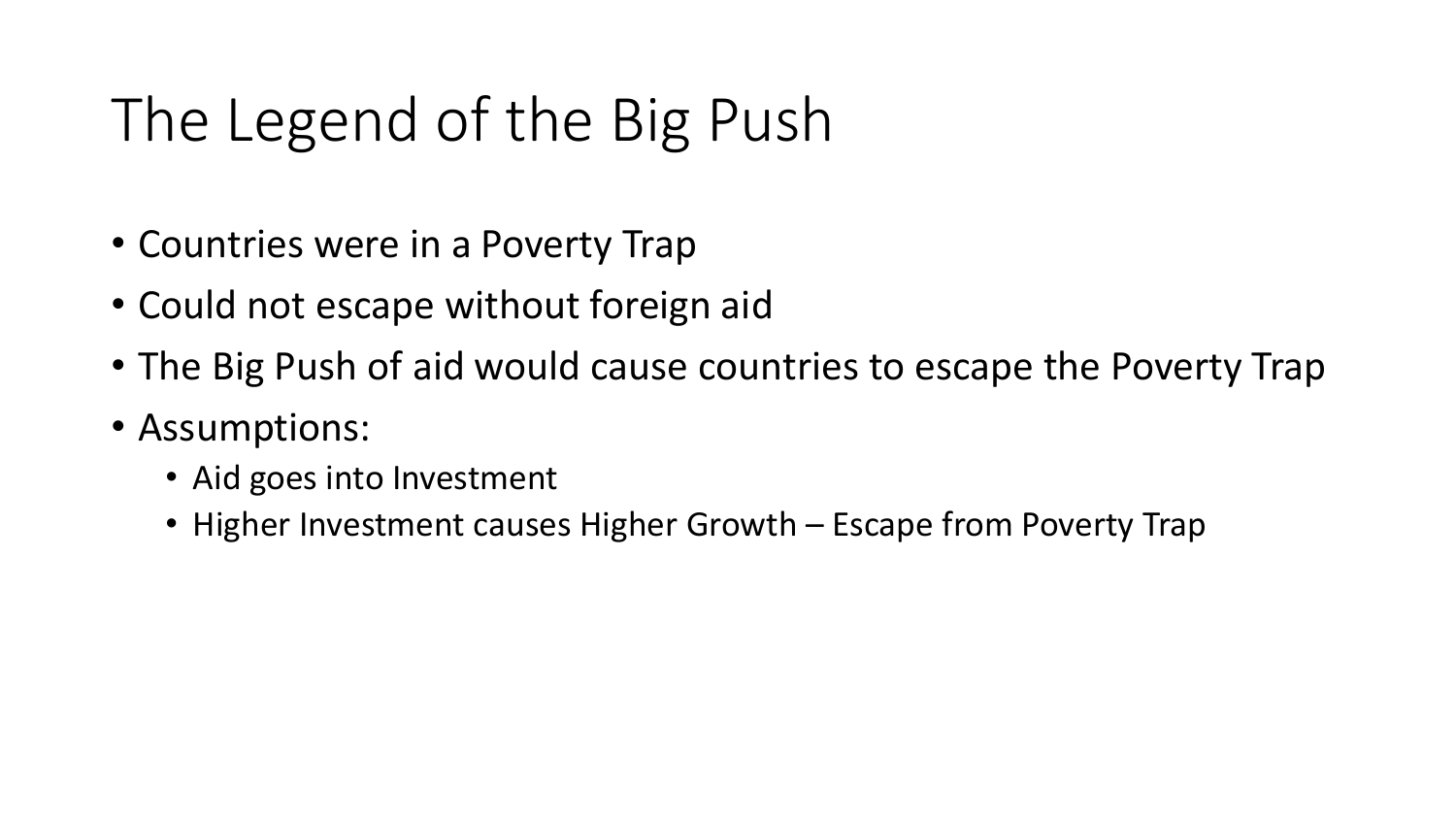### Facts that Influenced Debate on the Big Push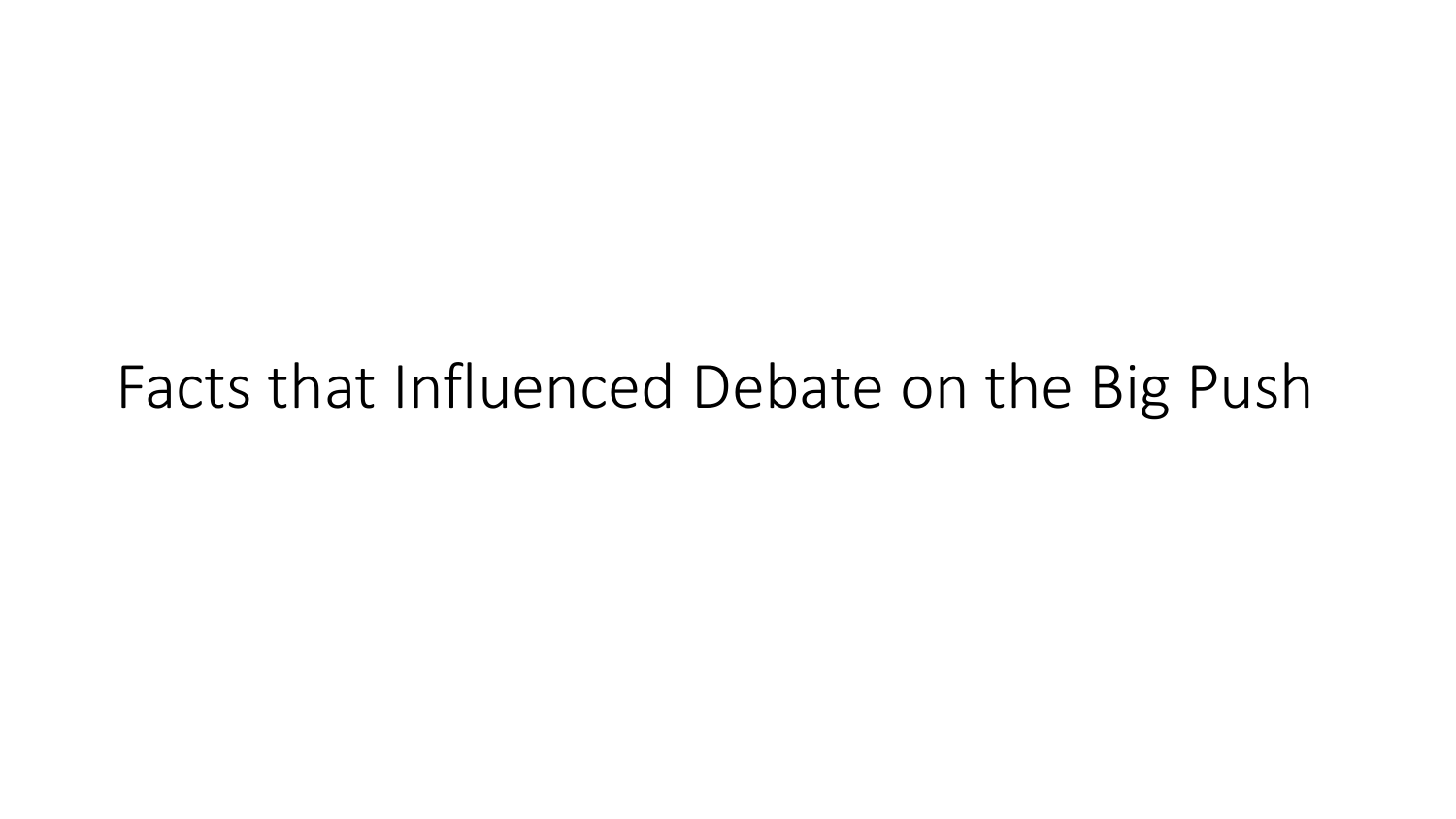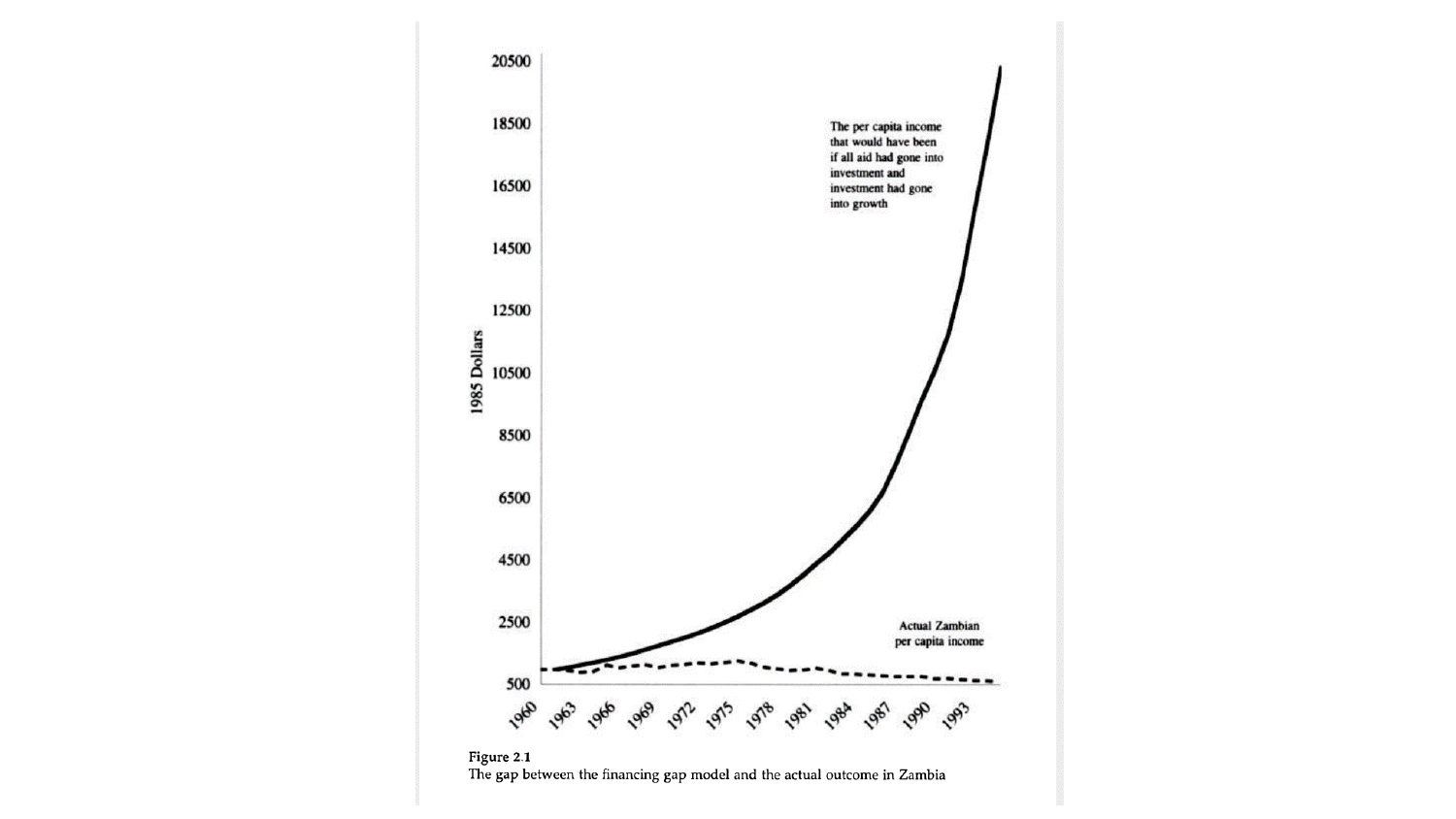

Fig. 2. Aid and Growth in Africa (ten-year moving averages)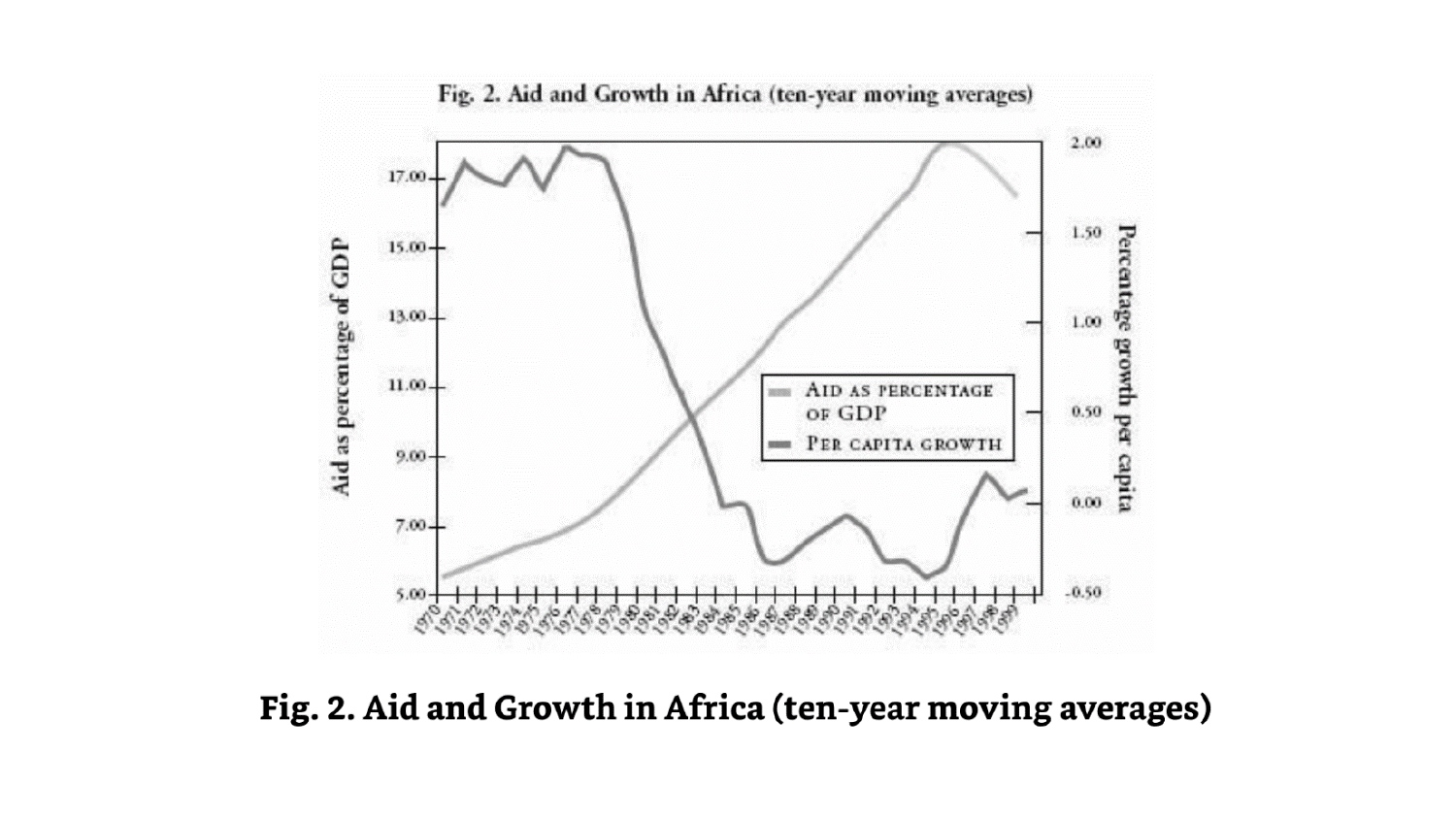## Cumulative Aid Over Time

- Total flow of aid to Sub-Saharan Africa over 1960-2019 was **\$1.5 Trillion** in Today's Dollars
- If aid had been invested at an interest rate of 7%, today each resident of Africa would have **\$9,719**.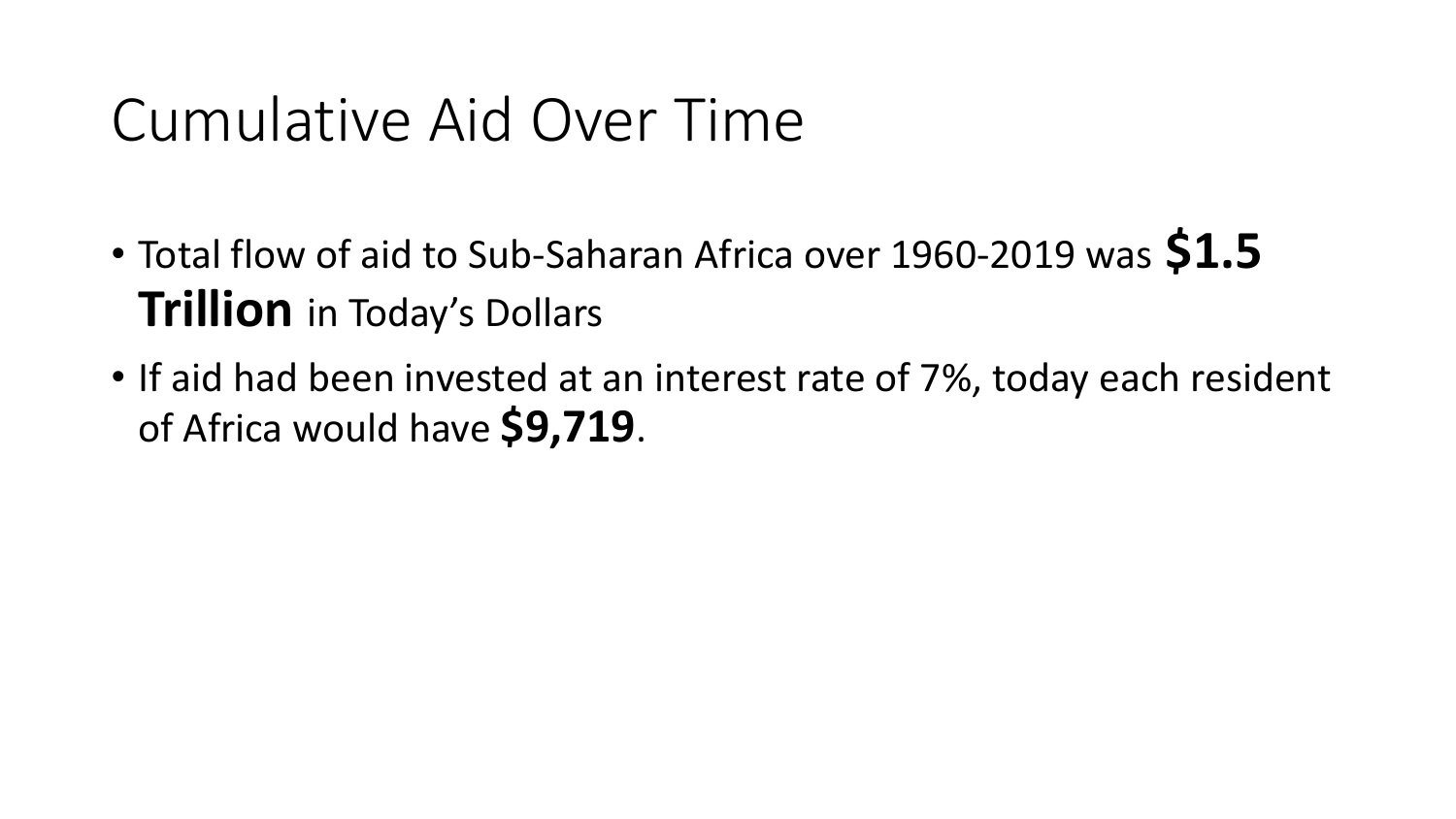# Why did the Big Push fail?

- Poverty Trap Model versus Incentives Model
	- Political and Economic Freedom determines Incentives for Development
- Lack of Accountability of Donors for Results (also an Incentives story)
- Self-Interest of Donors
	- Aid to unfree allies (War on Terror)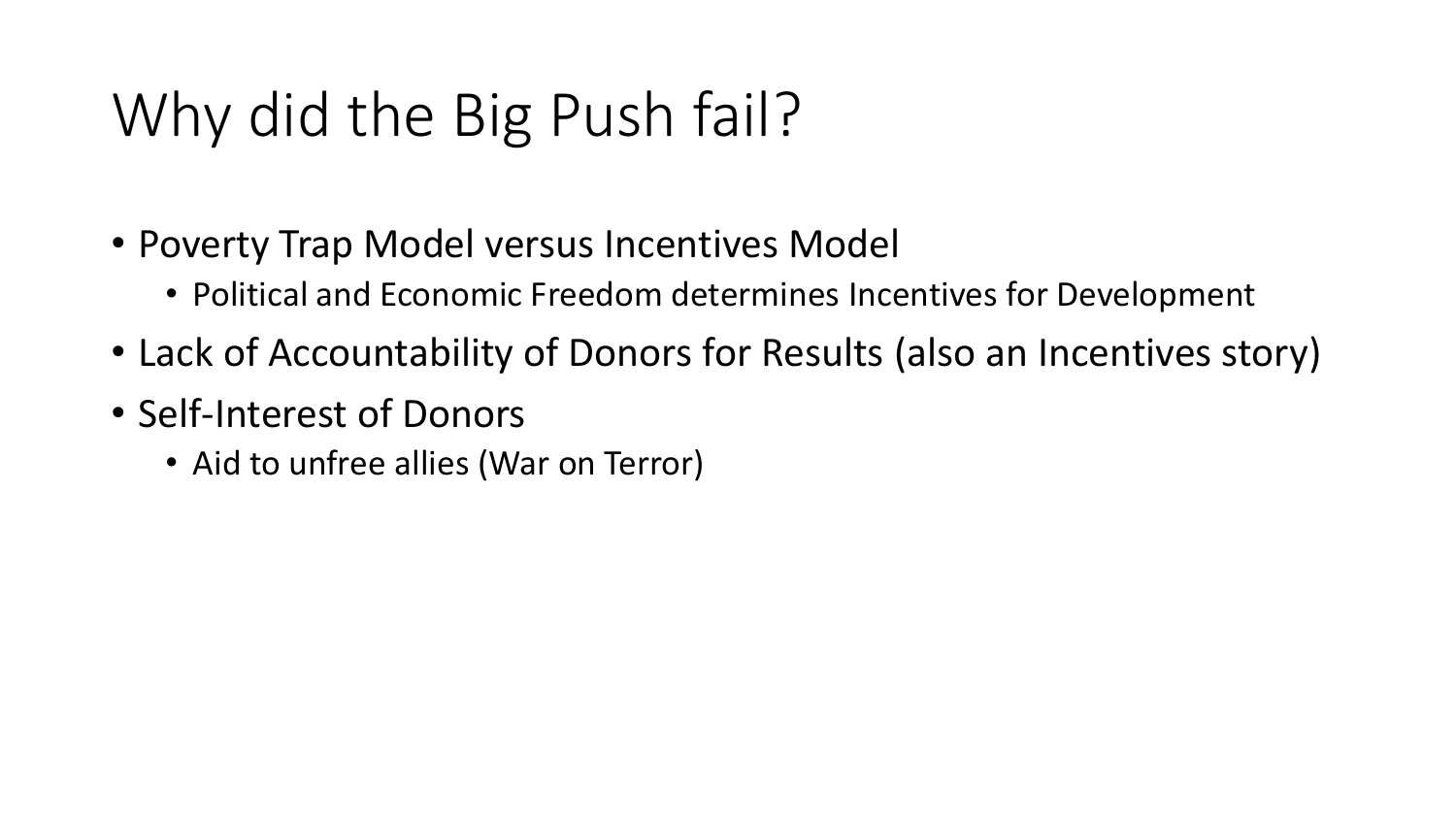| <b>Foreign Aid Increases and Political and Economic Freedom</b> |                               |      |                   |                                   |          |
|-----------------------------------------------------------------|-------------------------------|------|-------------------|-----------------------------------|----------|
|                                                                 | 2015 US\$ in Billions, Sum by |      |                   |                                   |          |
|                                                                 | Annual                        |      | $\textit{Annual}$ |                                   |          |
| Quartiles of Countries Ranked                                   |                               |      |                   | Average Aid, Average Aid, Percent |          |
| $by$ Freedom                                                    | 1996-2001                     |      | $ 2002 - 2018 $   |                                   | Increase |
| Least free fourth of countries                                  | $\mathcal{S}$                 | 7.1  | $\mathbb{S}$      | 28.3                              | $300\%$  |
| Second least free fourth                                        | $\mathbb{S}$                  | 16.4 | $\mathcal{S}$     | 22.5                              | 37%      |
| Second most free fourth                                         | $\mathbb{S}$                  | 16.1 | <sup>S</sup>      | 20.9                              | 30%      |
| Most free fourth of countries                                   | $\mathcal{S}$                 | 9.6  | $\mathcal{S}$     | 13.5                              | 41%      |
| <i>Quartiles 2-4</i>                                            | $\mathcal{S}$                 | 42.1 | $\mathcal{S}$     | 56.9                              | 35%      |
| Total all                                                       | $\mathcal{S}$                 | 49.2 | $\mathcal{S}$     | 85.2                              | 73%      |

*Least free countries that were US AFRICOM allies: Burundi, Central African Republic, Chad, Ethiopia, and Somalia*